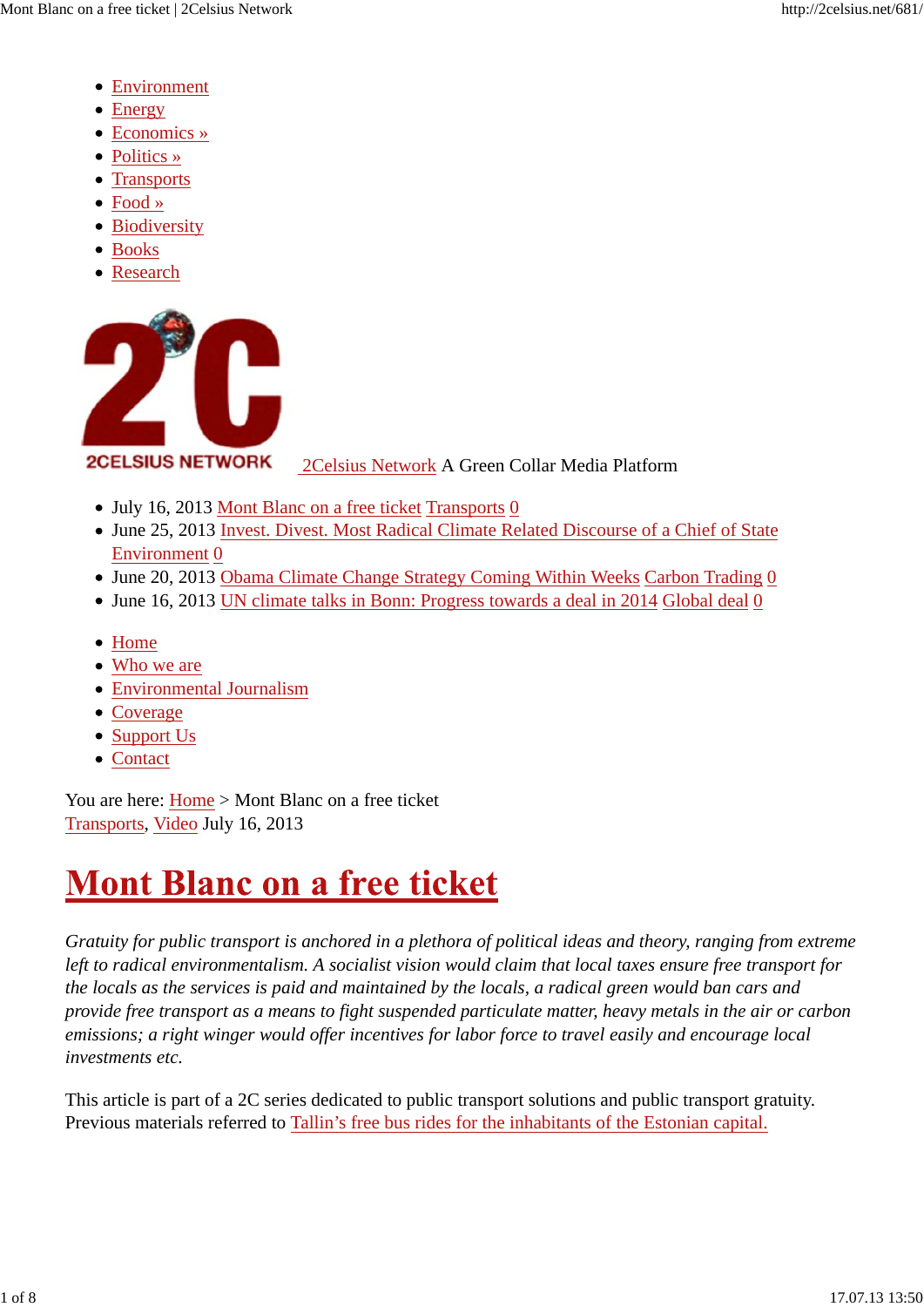

Valley of Chamonix

Chamonix is the famous French resort at the foothills of Mont Blanc, a coquette little town where chic and rich Europeans come to ski or hard headed climbers want to reach the roof of Europe. Public transport is free for all tourists and, despite the fantastic cheese, tourism is the very heart of the region's economy. The reasons for which public transport is free are complex, related to climate change, and smartly business oriented.

It is necessary to put into practice a certain number of climate change related actions especially in the field of transport, states the local politician; this would mean an inter-communal initiative. "The first action we are undertaking is the total gratuity of collective or public transport. This gratuity will entangle both inhabitants of Chamonix and the so-called temporary inhabitants – tourists or people that are generally practicing winter sports," says Nicolas Evrard, Vice-president of the Communauté de communes de la Vallée de Chamonix Mont-Blanc

It is an important environmental issue, but moreover it is a financial one. The train in the region will free of charge. But the "cost of this gratuity" is very expensive for the community and it raises to around Eur 3.1 million a year.



#### Le Mulet

The municipality of Chamonix is also looking for soft transport options, that is means of transportation involving new technologies.The gratuity that the vice-mayor was mentioning also involves investments into electric solutions, such as the locally famous "les mulets" (the mules), little electric buses that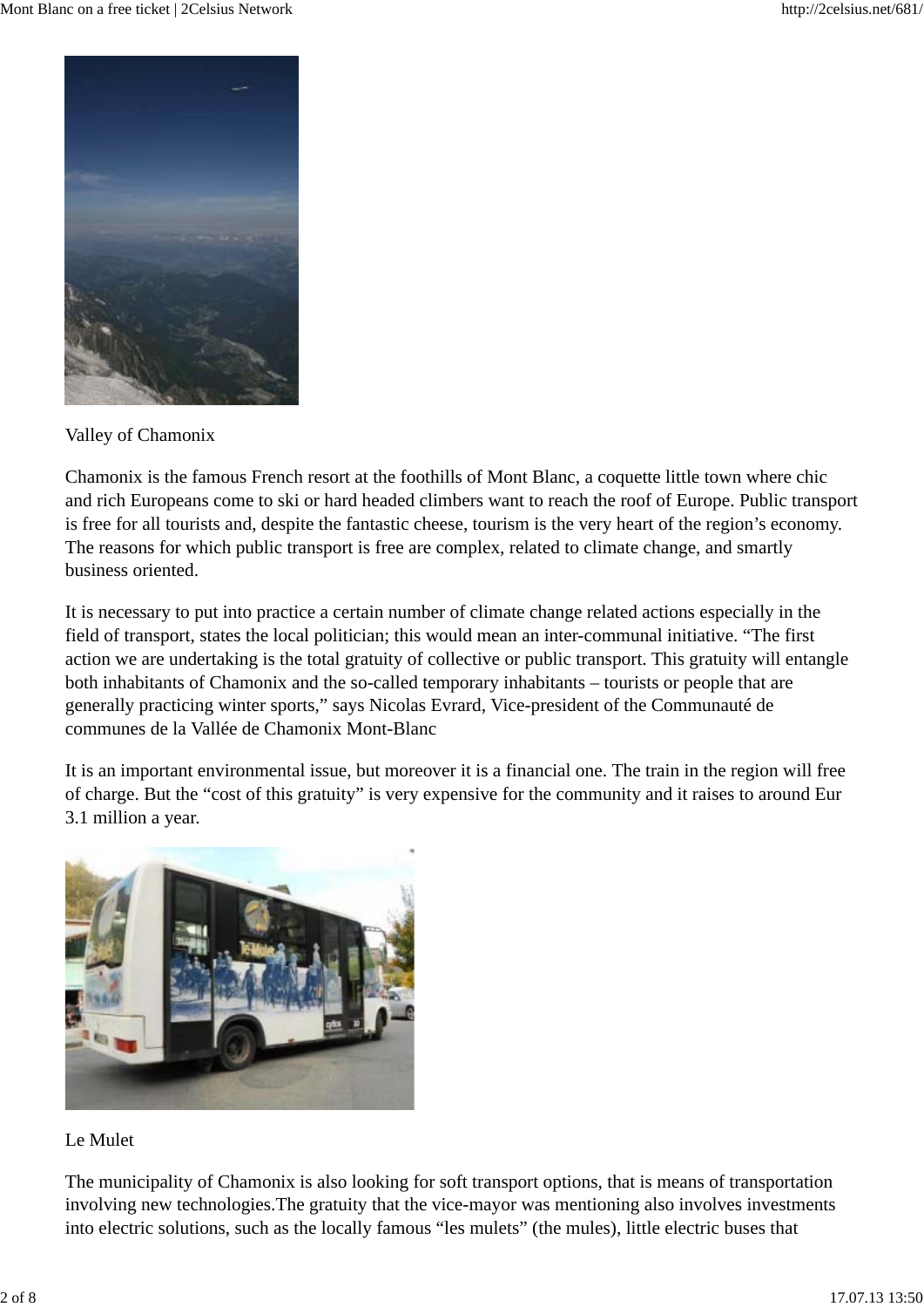connect all the localities in the commune of Chamonix.

Energy sources (also for the electric transports) might be a matter of concern, however Chamonix is developing a quasi energy independence. Low voltage electricity and heating rely massively on hydropower, solar systems, sustainable wood exploitation and even methane.

Micro-hydropower systems respect the trans-border alpine strategy for hydroelectricity production, one of the most important and commonly shared supranational policy of the Alpine Convention's Permanent Secretariat. An extraordinary system, in this regard, that the municipality encouraged is what Evrard calls pico-hydropower; this consists in a few projects of small turbines placed in the town's sewers. It is thus the case that the the township's dejections literally spin turbines and create energy. However, the "filthy" part of the business does not stop here. Local manure, resulted from agricultural projects around Chamonix, is used to create and collect biogas, a fairly sustainable version of bioenergy.



#### Nicholas Evrard

But what did this gratuity of transports lead to? According to municipality's data, the tourists' use of public and cleaner means of transportation increased by 33% in the last 5 years; the number of tourists that reach Chamonix by train increased from 750,000 in 2005 to 2 million in 2012. Gratuity of public transport is also good for the business. Hospitality structures were able to diversify their services and accommodate different types of tourists, stated Bernard Prud'homme, General Manager of the tourism Office of Chamonix. Moreover, the cable-way company is chipping in for the public transport coverage as it provides more tourists, therefore clients for its own cable cars that lead all the way up to Aiguille du Midi, the base to conquer Mont Blanc or to hike above the Giant's Glacier all the way to Italy at Pointe Heilbronner and then down to Courmayeur in Valle d'Aosta, concludes Prud'homme.

As to underline the fact that the Alpine space is border-less, another free bus line links Chamonix to Courmayeur in Italy via freeway and passing through the Mont Blanc tunnel.

There is a local strategy of adaptation to climate change and transport is one of the main components. The public revenue from transport policy is an absolute success; Evrard says the gains sourcing in this policy surpass EUR5.5 million (out of a 3.1 million investment).

However the municipality is developing a territorial plan for energy and climate. The tourism economy of tomorrow will be completely different. For the beginning the issue of new constructions will entangle houses as carbon passive as possible. Waste is not an insurmountable problem for a community of 40,000 inhabitants, however, during touristic seasons that population raises to 120,000 and waste quadruples. The community, Evrard suggests, is almost 'cradle to cradle', that is it manages to reuse and recycle everything.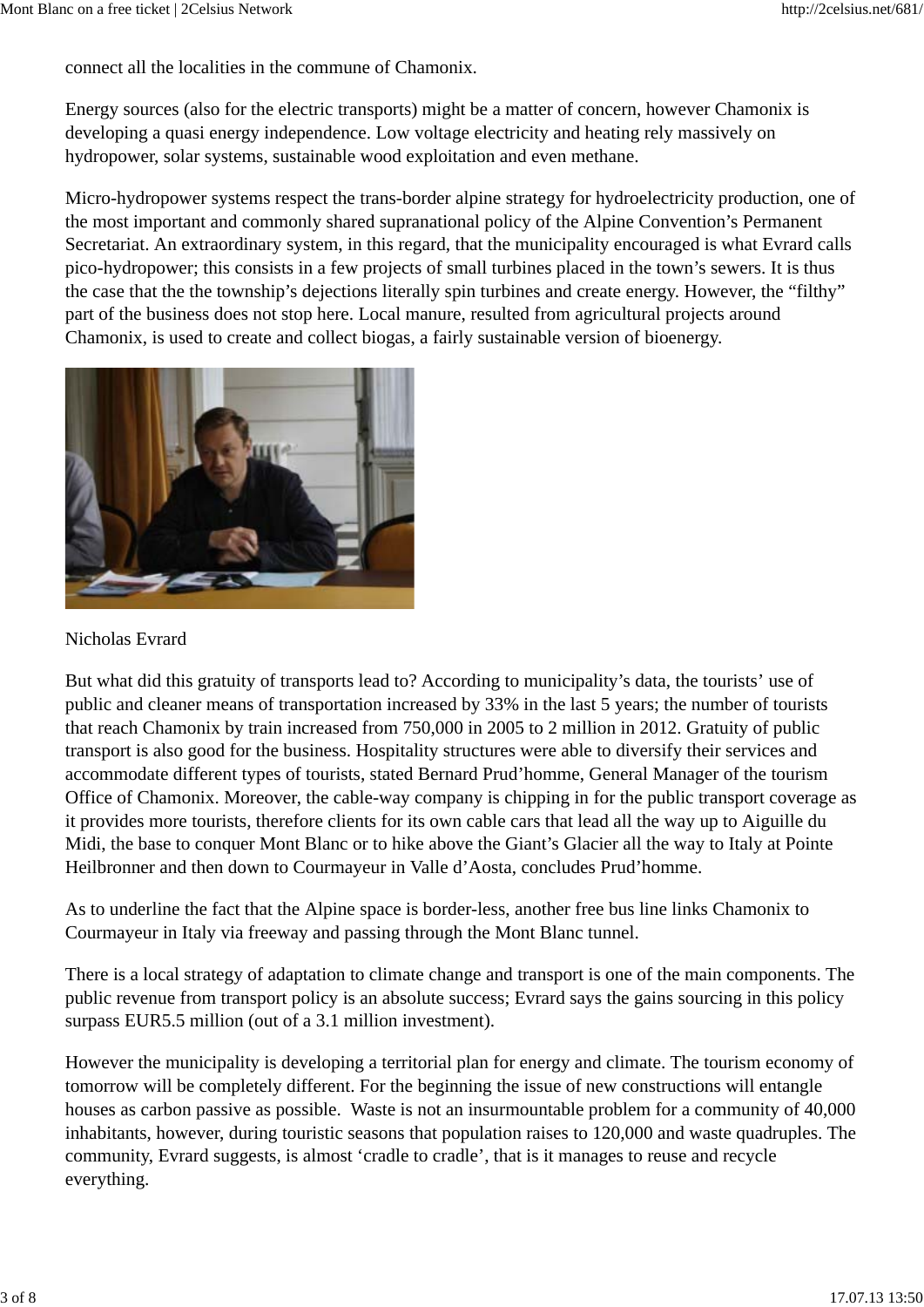Tags: Chamonix, featured, gratuity, SuperAlp!, Transport, video

Invest. Divest. Most Radical Climate Related Discourse of a Chief of State

### **About 2C Editor (Raul Cazan)**

View all posts by 2C Editor (Raul Cazan)



### **Search 2Celsius**

٠ . .

Search...

### **2C is an editorial partner of**

D

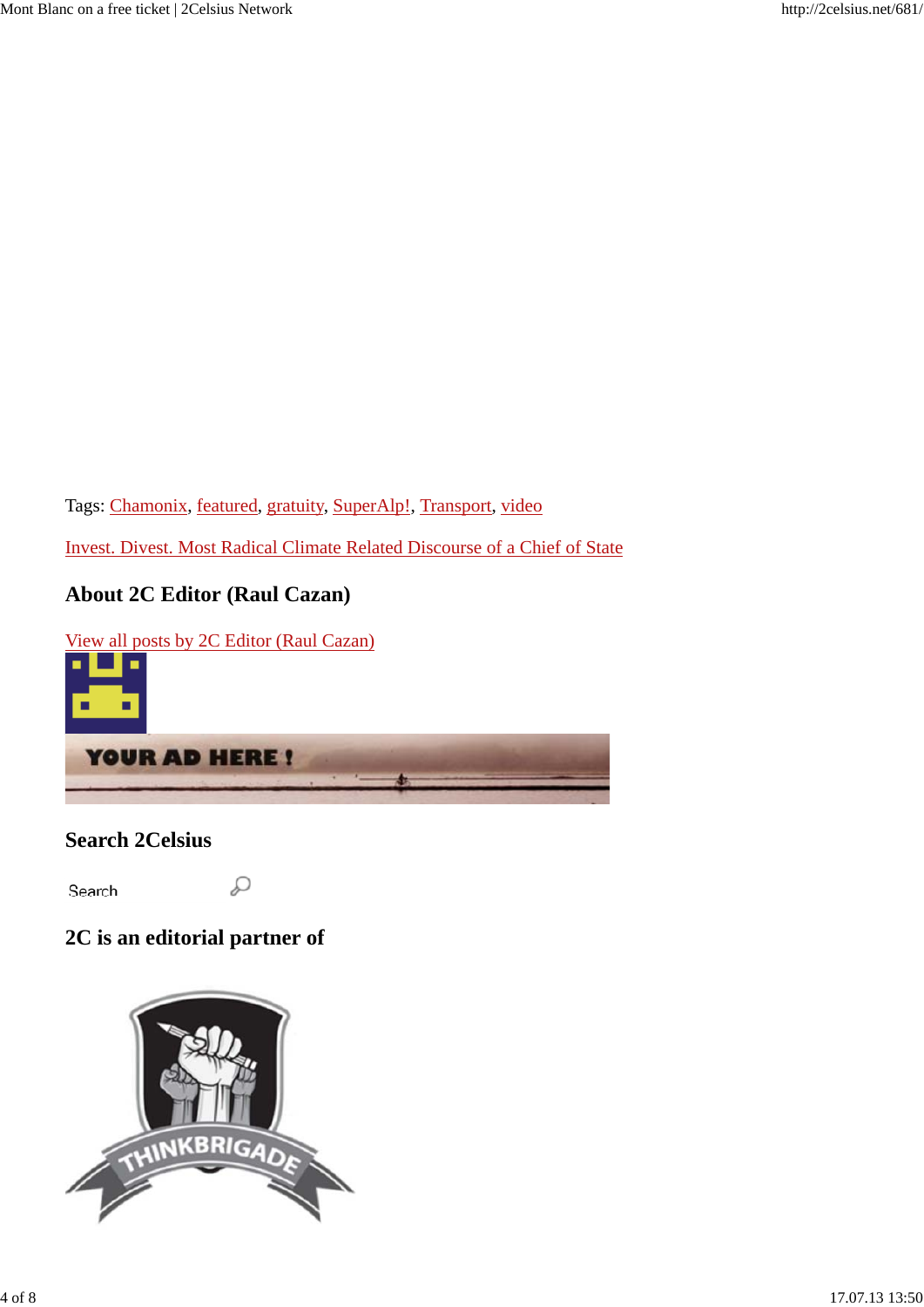#### **2C video channel**

#### **Mont Blanc on a free ticket**

- Mont Blanc on a free ticket
- UN climate talks in Bonn: Progress towards a deal in 2014
- FILM: Slow Food Story
- Film Premiere. Tar sands To the Ends of the Earth
- Predatory Capitalism Causes Climate Change
- Slow Food's Petrini on Climate and Food Change



#### **Communist Crimes against the Environment**



#### **Archives**

- July 2013
- June 2013
- May 2013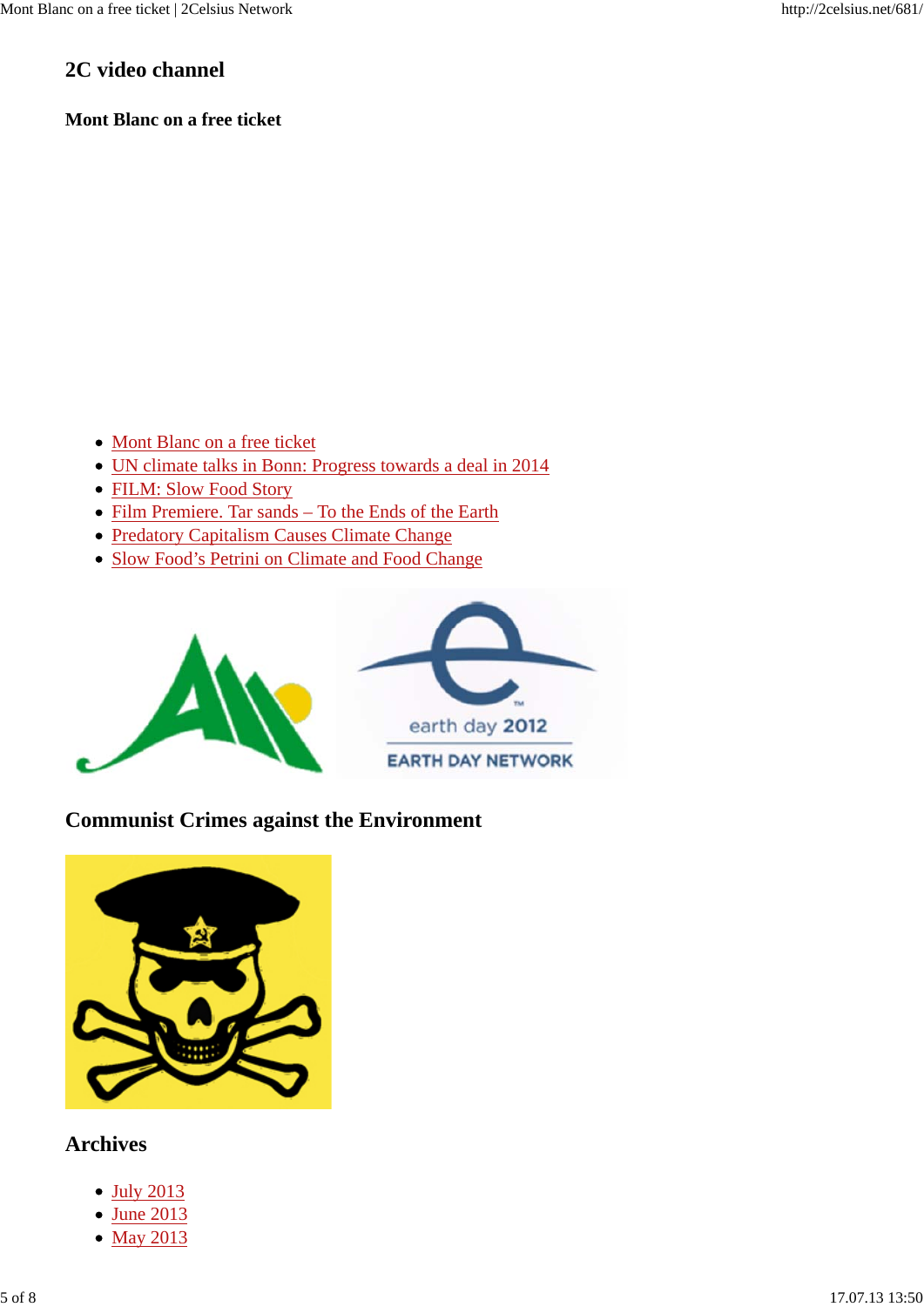- March 2013
- February 2013
- January 2013
- December 2012
- November 2012
- October 2012
- September 2012
- June 2012
- January 2012
- December 2011
- June 2011
- March 2011
- December 2010
- November 2010
- July 2010
- June 2010
- May 2010
- April 2010
- March 2010
- November 2009
- October 2009
- September 2009

### **Ewiller**

Follow **@@raulia** on Twitter

### **2C is a partner of**

# green H▲RIZON

Environment June 25, 2013

# **Invest. Divest. Most Radical Climate Related Discourse of a Chief** of State



Excerpts from President Obama's inspirational speech on Climate Change and plan to cut carbon pollution, held at Georgetown University in [...]

Carbon Trading June 20, 2013

# **Obama Climate Change Strategy Coming Within Weeks**

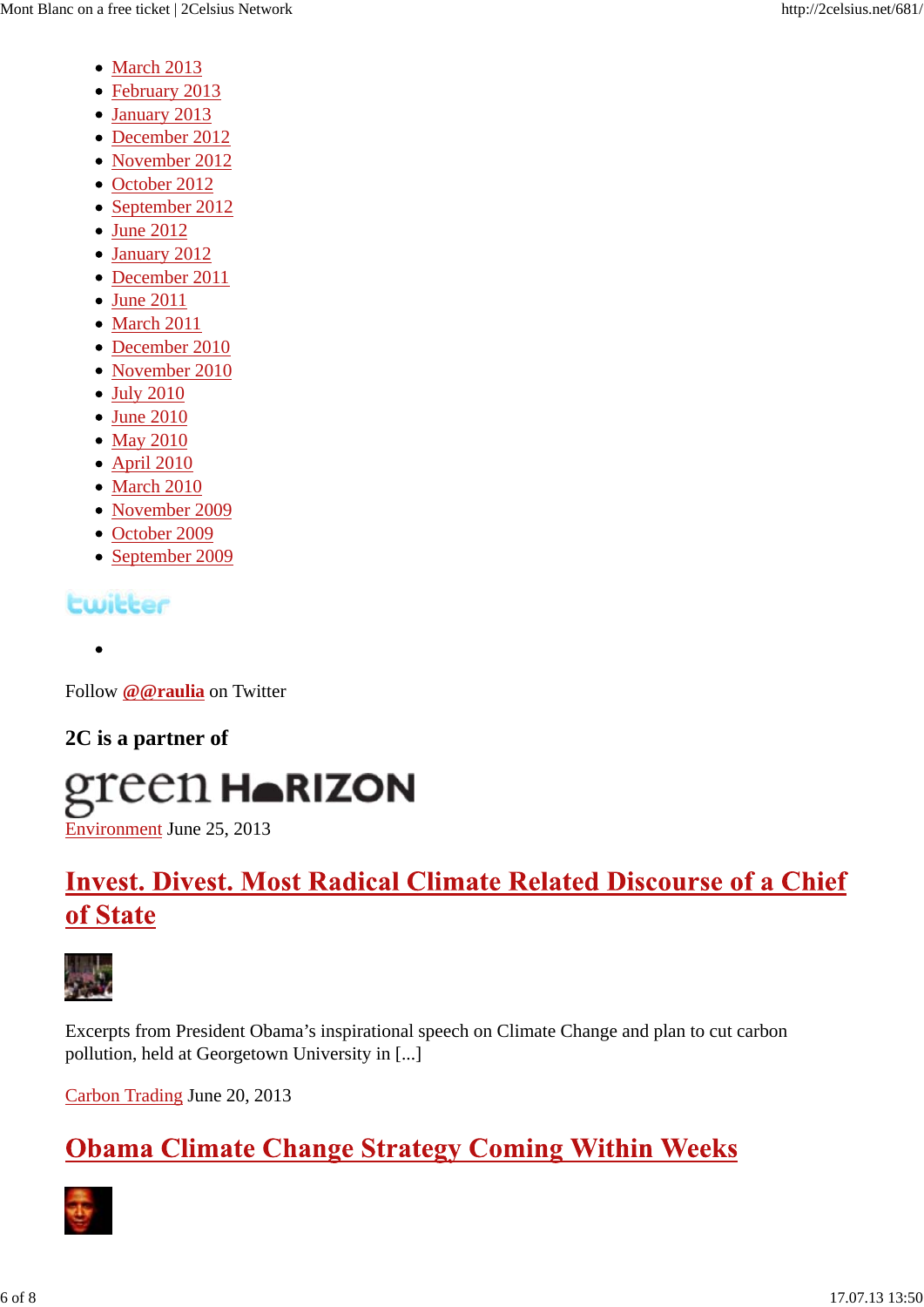President Barack Obama will target carbon emissions from power plants as part of a second-term climate change agenda expected to [...]

Global deal June 16, 2013

## UN climate talks in Bonn: Progress towards a deal in 2014



The United Nations climate change body said it has made concrete progress towards a new universal agreement on climate change [...]

Film June 12, 2013

### **FILM: Slow Food Story**



"They say we are what we eat, but the way we eat is destroying the planet. Fortunately, some people are [...]

Global deal June 10, 2013

### **Study. Modifying the 2C Target**



A study carried out by the German Institute for International and Security Affairs (SWP) concludes that the 2 centigrade target [...]

Transports June 5, 2013

# Hedegaard gets on her bike for public debate on sustainable transport in Lisbon



European Commissioner for Climate Action Connie Hedegaard hosts a public debate in Lisbon to discuss how innovative, low-carbon solutions in [...]

### **Gallery**